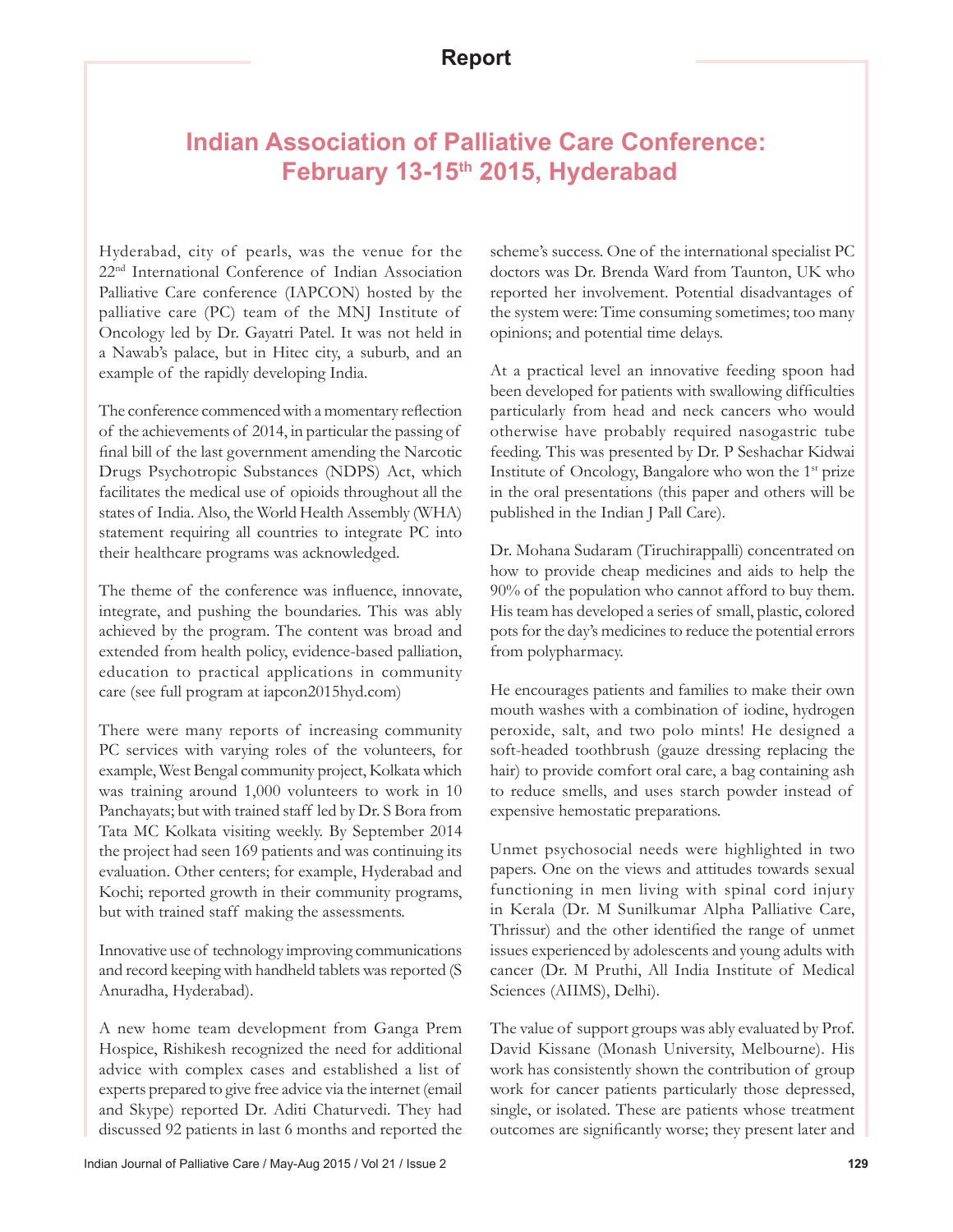die earlier! He also stressed the importance of training for these group leaders.

The concept of spirituality as part of healthcare was addressed in a plenary session by Dr. Christina Puchalski (George Washington University Medical School and founder of the GW Institute for Spirituality and Health). Spirituality is expressed through beliefs, values, traditions, and practices. She has developed an educational program for students which encourage them to reflect on their values and beliefs and understand compassion in healthcare. She argues that as a practitioner we should consider ourselves as serving our patients. She takes students on "reflection rounds" which exposes them to interactive group reflection something that does not happen in traditional medical education programs. She has developed a spiritual assessment tool, defined competencies, and developed a mentoring program.

Integration of PC and critical care medicine was the subject of the winning poster (Dr. C Singh, Amrita Institute of Medical Sciences, Kochi). She reported the successful outcome of a close working relationship where there are regular joint rounds in the ITU, as well as a PC team presence at the family conferences.

The topic of integrating PC as part of critical care medicine in India was also addressed by Dr. RK Mani (Saket City Hospital, New Delhi and member of Indian Society of Critical Care Medicine (ISCMM)) who with the Indian Association of Palliative Care (IAPC) have produced a joint statement recommending guidelines of good practice in order to avoid the unwanted predicament of futile intensive care management at end-of-life.[1]

Dr. Naveen Salins (Tata Memorial Hospital, Mumbai) presented the experience of integrating PC in a large hospital reporting the range of involvement and two new developments with stem cell transplant patients in hematology as well as patients undergoing interventional radiology. Salins estimates that acute PC teams are currently present only in about 15% of Indian hospitals. He is involved with an educational program to further develop the acute PC unit (APCU) model of care.<sup>[2]</sup>

PC developments from five neighboring countries were presented; and the support and influence of Indian PC was apparent notably in Bangladesh, Sri Lanka, and Thailand.

I have only been able to highlight a few of the excellent presentations for which I apologize to the many not mentioned. However, finally I would like to capture a few headlines from the plenary sessions.

Dr. Liz Grant (University of Edinburgh) remarked that health is uncompromisingly complex and global health faces what Sir John Beddington has called "The Perfect Storm"; highlighting the rapid rise over the last 50 years of population, life expectancy, rise in GDP, and increase in  $\mathrm{CO}_2$  emissions. In addressing these problems, PC needs to speak to the world community and strengthen its role in healthcare systems.

Dr. Diederik Lohman (Human Rights Watch) reminded us that it was Margaret Somerville in 1992 who first proposed that the relief of pain should be regarded as a human right. He documented the progress since then up to the WHA statement in 2014 and the ongoing World Health Organization (WHO) activities including the Technical Advisory Group (which includes Drs Rajagopal and Kumar). He encouraged us to continue advocating and focus on:

- 1/Telling the PC stories
- 2/Structural barriers
- 3/Identify government obligations and responsibilities.

Dr. Simon Sutcliff (International Network Cancer Treatment and Research (INCTR), Canada and President of Two Worlds Cancer Collaboration) very capably drew from the advocacy experience with the global cancer control agenda. He argued that PC needed to develop compelling arguments to challenge health provider attitudes who argue that there is "No business case for PC", or prioritize what he calls "The tyranny of acute care needs". He provided very insightful arguments that all PC advocates need to have ready.

Dr. Mhoira Leng (Makerere Univ, Palliative Care Unit, Kampala) developed the themes of PC influence and integration as exemplified by several Indian projects, for example, the new MD program at the Tata Memorial Hospital, the Mehac project in Kochi, the collaboration between Cipla Pharmaceuticals and PC in Pune, and the Emmanuel Hospital Association 20-hospital training program which also includes PC training and education in Tanzania. Also the University of Edinburgh and Tropical Health Education Trust(THET), UK project in four East African countries.

In a session devoted to Pediatric PC, Dr. Steven Connor (Worldwide PC Alliance) reported on a global needs assessment that he had undertaken and proposed some challenging gaps to fill.

Dr. Julia Downing (International Children's Palliative Care Network (ICPCN)) reported the outcomes from a